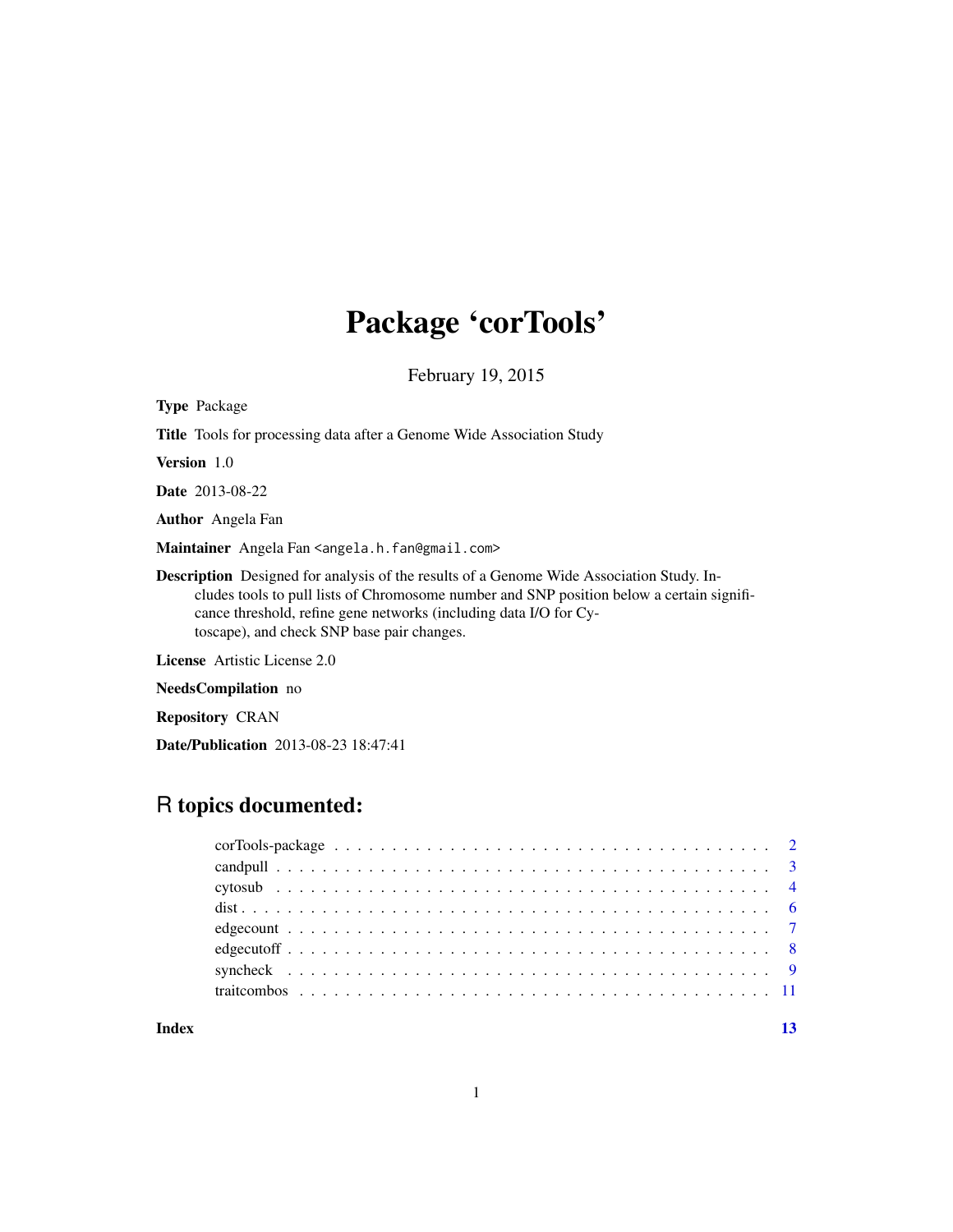<span id="page-1-0"></span>

#### Description

Designed for analysis of the results of a Genome Wide Association Study. Includes tools to pull lists of Chromosome number and SNP position below a certain significance threshold, and refine gene networks (including data I/O for Cytoscape), and check SNP base pair changes.

#### Details

| postGWAS             |
|----------------------|
| Package              |
| 1.0                  |
| 2013-08-22           |
| Artistic License 2.0 |
|                      |

This package contains two functionalities. The first is to process GWAS data: 1) candpull will find the SNP positions (and Chromosome number) of significant hits. 2) syncheck will check to see if these SNPs cause base pair changes. The second is to understand and visualize the relationships between traits analyzed in GWAS, by refining data to be visualized with Cytoscape: 1) cytosub will subset the traits to reduce the number of interaction lines in Cytoscape. 2) edgecount, dist, and edgecutoff will return the names of traits (nodes) with the most interactions (edges) and the number of those edges in order to find key hubs.

These functions rely on genetic annotation data that is normally downloaded from the web, and read into R as a dataframe. Note that many of the functions require the user to input as an argument the name of the column of the dataframe (such as the column that holds the SNP position information), so the dataframe should have headers.

This package was originally built for use analyzing GWAS results using the model organism Arabidopsis thaliana, but theoretically the same tools can be applied to other datasets.

#### Author(s)

Angela Fan

Maintainer: Angela Fan <angela.h.fan@gmail.com>

#### References

www.cytoscape.org

Krouk G, Lingeman J, Colon AM, Coruzzi G, Shasha D. (2013) Gene regulatory networks in plants: learning causality from time and perturbation. Genome Biol 14(6):123.

Katari MS, et al. (2010) VirtualPlant: A software platform to support systems biology research. Plant Physiol 152(2) 500-515.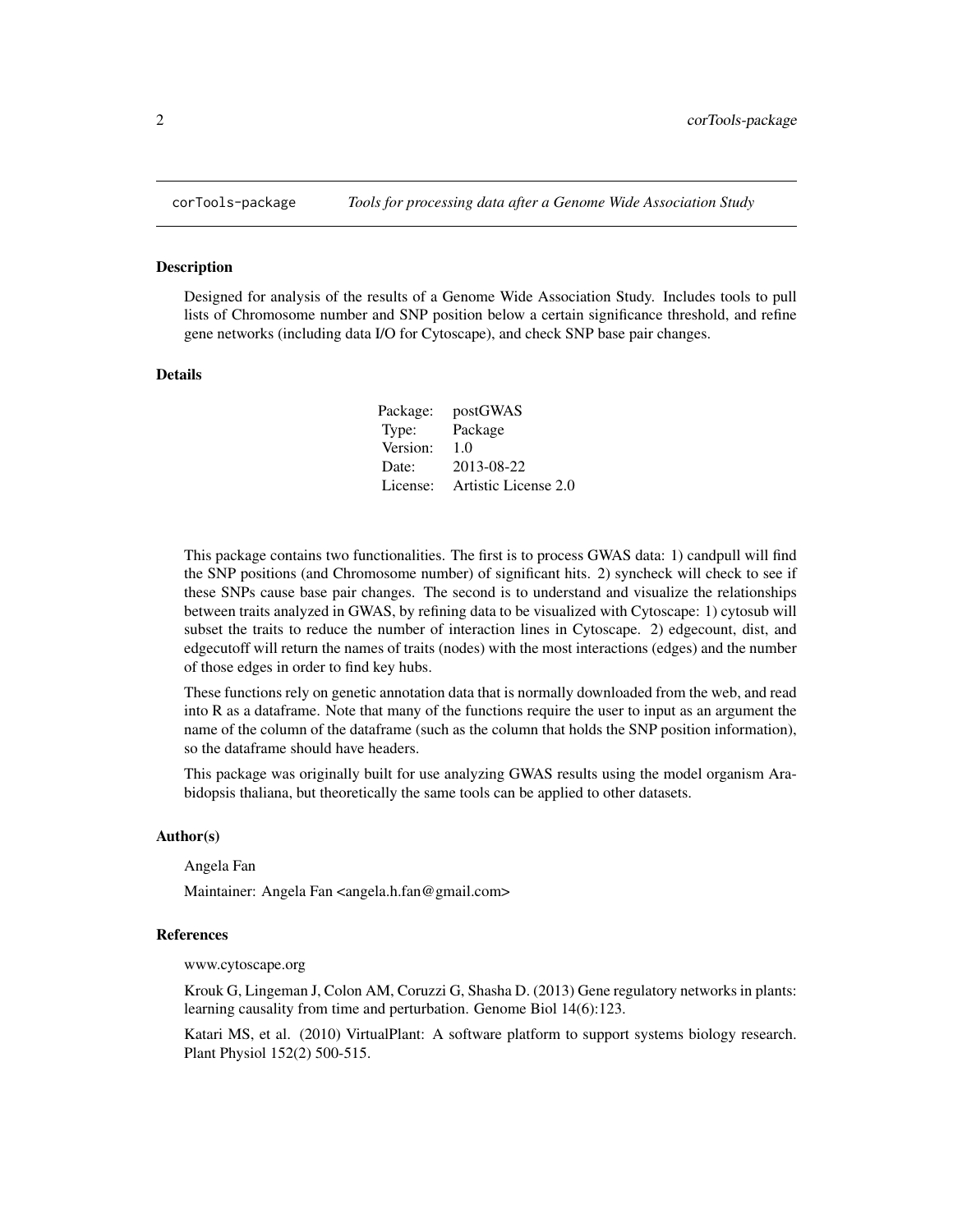#### <span id="page-2-0"></span>candpull 3

Krouk G, Mirowski P, LeCun Y, Shasha DE, Coruzzi GM (2010) Predictive network modeling of the high-resolution dynamic plant transcriptome in response to nitrate. Genome Biol 11(12):R123.

Atwell S, et al. (2010) Genome-wide association study of 107 phenotypes in Arabidopsis thaliana inbred lines. Nature 465(7298):627-631.

Manolio TA, et al. (2009) Finding the missing heritability of complex diseases. Nature 461(747).

#### See Also

GWASTools <http://www.bioconductor.org/packages/2.12/bioc/html/GWASTools.html> postgwas <http://cran.r-project.org/web/packages/postgwas/vignettes/postgwas.pdf>

candpull *Finds Candidate Genes*

#### Description

Finds candidate genes with p-values less than a user-inputted threshold.

#### Usage

candpull(setnum, setname, traitnum, traitname, threshold)

#### Arguments

| setnum    | Number of GWAS dataset results. Must already be read into R.                                                                                       |
|-----------|----------------------------------------------------------------------------------------------------------------------------------------------------|
| setname   | Name of GWAS dataset results, as read into R. Datasets must be read in set-<br>name#, but only the set area is a required input for this function. |
| traitnum  | Number of traits analyzed in each GWAS dataset. Number of traits must be<br>consistent across all datasets.                                        |
| traitname | Name of trait. Traits must be inputted into dataset columns as traitname#, but<br>only the traitmame is a required input for this function.        |
| threshold | Significance threshold. Function will return list of sets and traits with p-values<br>less than this inputted threshold.                           |

#### Details

This function provides a high-throughput way to scan multiple files of GWAS results to identify potential candidate genes of interest. This function's output can be exported and used to scan gene annotation data to find the genes corresponding to the chromosome number and SNP position, such as BedTools.

Datasets should be read in as datasetname#, with a number incrementing by 1. Trait columns should be labeled as traitname#, with a number incrementing by 1. Trait names must be consistent across all datasets. Function loops through the datasets and then through each trait column.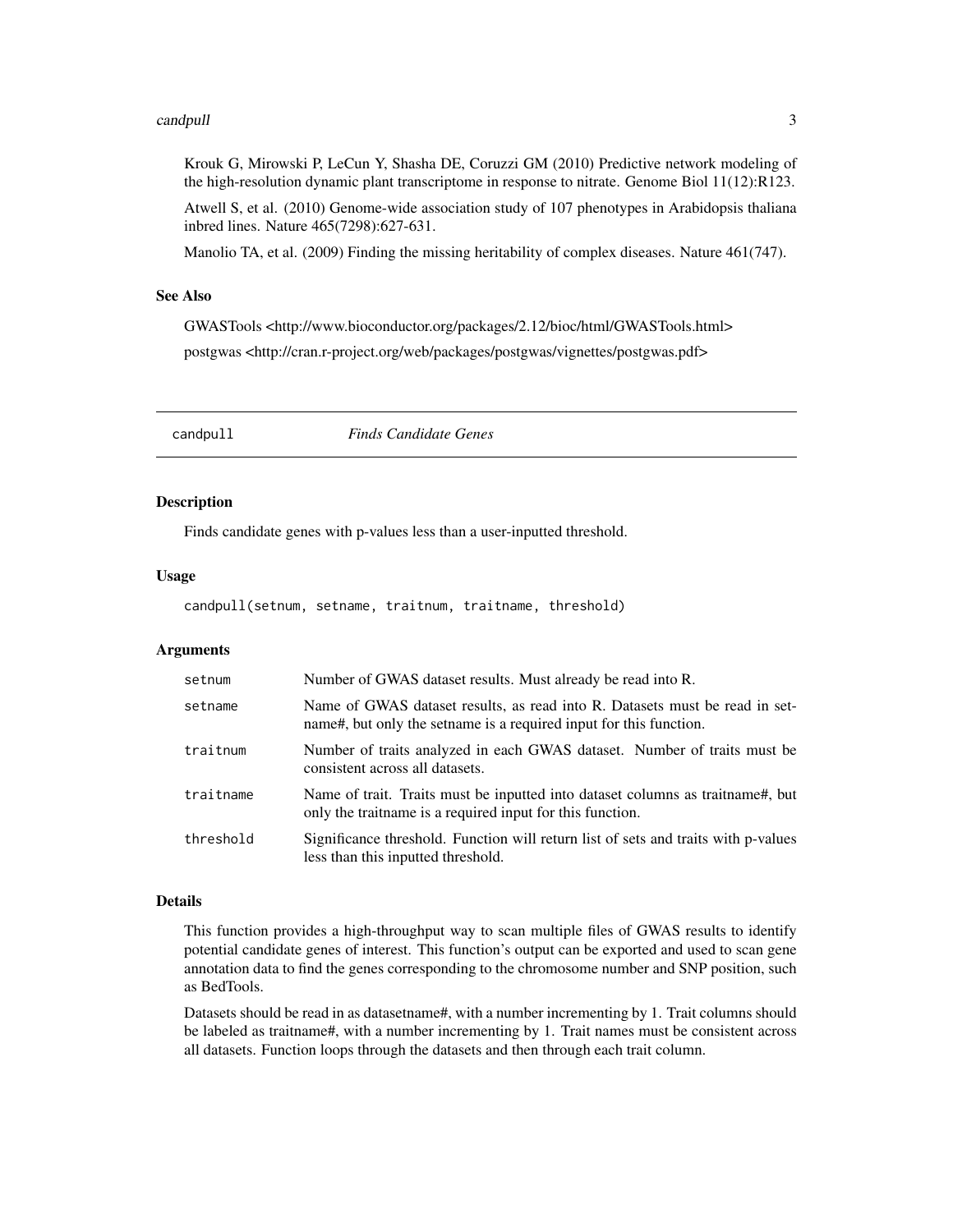#### <span id="page-3-0"></span>Value

Returns a list of sets and traits with p-value less than the specified threshold. If no SNPs have a p-value less than the specified threshold, function will return <0 found> to indicate so.

#### Author(s)

Angela Fan

### References

Atwell S, et al. (2010) Genome-wide association study of 107 phenotypes in Arabidopsis thaliana inbred lines. Nature 465(7298):627-631.

#### Examples

```
# Create two sample datasets
set1ID \leftarrow c(1, 2, 3, 4, 5)Trait1 <- c(0.005, 0.09, 0.98, 0.767, 0.004)
Trait2 <- c(0.6, 0.89, 0.92, 0.008, 0.4)
Trait3 <- c(0.98, 0.232, 0.53, 0.321, 0.0012)
set1 <- cbind(set1ID, Trait1, Trait2, Trait3)
set2ID \leftarrow c(1, 2, 3, 4, 5)Trait1 <- c(0.43, 0.934, 0.41, 0.43, 0.009)
Trait2 <- c(0.23, 0.423, 0.543, 0.78, 0.99)
Trait3 <- c(0.3423, 0.53, 0.63, 0.765, 0.0053)
set2 <- cbind(set2ID, Trait1, Trait2, Trait3)
candpull(2, "set", 3, "Trait", 0.05)
# 2 denotes the are 2 sets of GWAS datasets
# "set" denotes the dataset name (i.e. set1, set2)
# 3 denotes the number of traits in each dataset- must be the same number
# "Trait" denotes the labels of the columns with trait p-values
# 0.05 is the significance threshold chosen
# Function returns set ID and trait number if the trait in that set has a
# value lower than the inputted threshold, 0.05
```
cytosub *Dataset Subsetter*

#### Description

Subsets a dataset based on text common to the traits that should be removed. Built with Cytoscape datasets in mind, to reduce the complexity of Cytoscape networks.

#### Usage

cytosub(dat, col1, col2, text)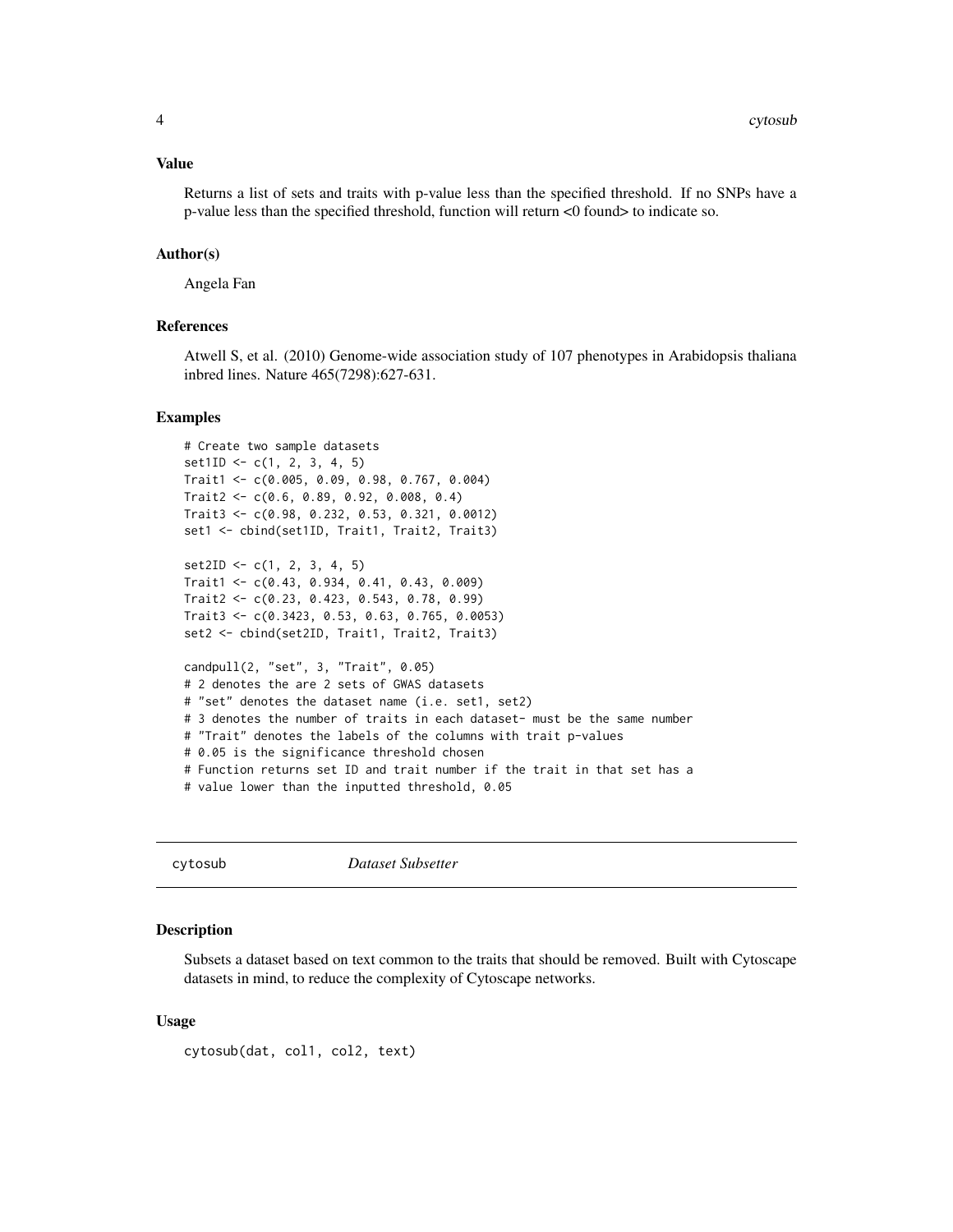#### cytosub 5

#### Arguments

| dat  | Dataset containing the traits                                                                                    |
|------|------------------------------------------------------------------------------------------------------------------|
| col1 | Column 1 of the dataset, containing trait names, such as a source interaction in<br>Cytoscape.                   |
| col2 | Column 2 of the dataset, containing trait names, such as a target interaction in<br>Cytoscape.                   |
| text | Text common to the traits that need to be edited out of the dataset. Regular<br>expressions can also be entered. |

#### Details

This function is built to help interpret GWAS result data by considering relationships between associated genes or traits. It requires the basic input of a network of binary relationships between traits, with two columns of trait names and a third column of the trait interaction. This interaction could be multiple things, such as trait-trait relationships in a pathway, or trait correlation data. This data can be inputted directly into Cytoscape for the visualization of these interaction networks, however for a large network it is useful to pare down the number of interactions. This function subsets the user-inputted data.

Function will preserve columns (such as trait values), but delete rows corresponding to unwanted traits. Regular expressions can also be entered in addition to regular text.

Function uses grepl to text-match to find traits that the user would like to subset out, so regular expressions can also be entered.

#### Value

Returns a subset of the original dataset, with the unwanted traits edited out, as a dataframe. The returned dataframe will have the same number of columns as the originally inputted dataframe, but with unwanted trait rows removed. The returned dataframe will keep the same header column names as the original dataframe.

#### Author(s)

Angela Fan

#### **References**

http://www.cytoscape.org/

Krouk G, Mirowski P, LeCun Y, Shasha DE, Coruzzi GM (2010) Predictive network modeling of the high-resolution dynamic plant transcriptome in response to nitrate. Genome Biol 11(12):R123.

#### Examples

```
# Create sample dataset
source.interaction <- c("R1", "R2", "R3", "E1", "E2")
target.interaction <- c("L1", "L2", "L4", "E6", "E7")
values.interaction <- c(1.42, 14.34, 6.43, 32.1, 15.8)
dataset <- cbind(source.interaction, target.interaction, values.interaction)
```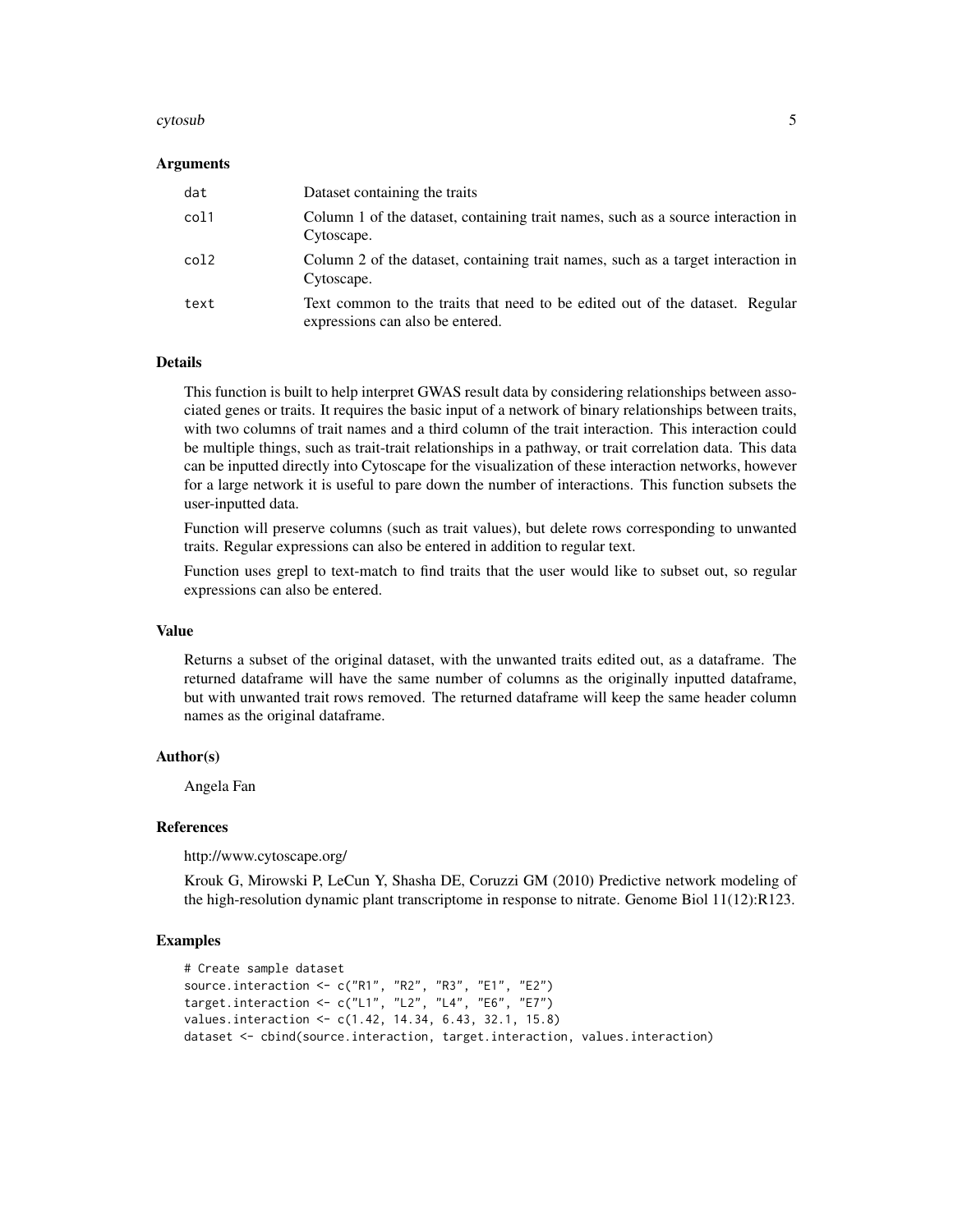```
cytosub(dataset, source.interaction, target.interaction, E)
# dataset indicates the data we are working with
# source.interaction and target.interaction denote the columns of the dataset
# E indicates the text that we want to search for and edit out of the dataset
# function will return the dataset without "E1", "E2", "E6", "E7"
```
#### dist *Distribution Generator*

#### Description

Generates a distribution based on a user-inputted list of values, and returns values above or below user-inputted percentages of the distribution.

#### Usage

dist(dat, small, large)

#### Arguments

| dat    | Either a list of numeric values, or a numeric column of a data frame. |
|--------|-----------------------------------------------------------------------|
| small1 | Smaller percentage, written as a decimal value.                       |
| large  | Larger percentage, written as a decimal value.                        |

#### Details

If dat is entered as a columnname, function will preserve other columns of the dataframe and return those columns in the function output. Function uses quantiles to determine the cutoff values.

#### Value

Returns list of values of the dataset that are greater than the larger user-inputted percentage, or smaller than the smaller user-inputted percentage.

#### Author(s)

Angela Fan

#### References

http://www.cytoscape.org/

Krouk G, Mirowski P, LeCun Y, Shasha DE, Coruzzi GM (2010) Predictive network modeling of the high-resolution dynamic plant transcriptome in response to nitrate. Genome Biol 11(12):R123.

Krouk G, Lingeman J, Colon AM, Coruzzi G, Shasha D. (2013) Gene regulatory networks in plants: learning causality from time and perturbation. Genome Biol 14(6):123.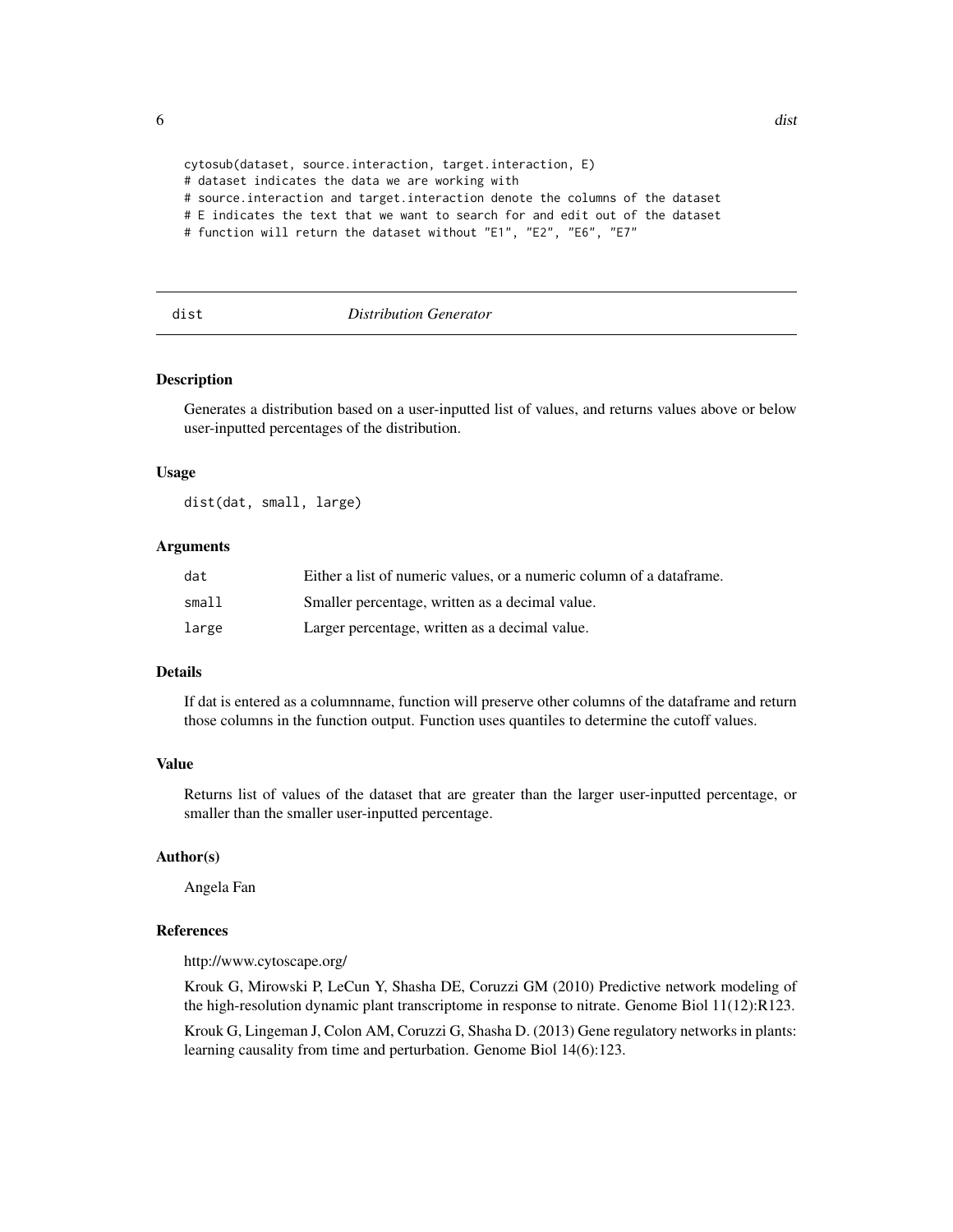#### <span id="page-6-0"></span>edgecount 7 and 7 and 7 and 7 and 7 and 7 and 7 and 7 and 7 and 7 and 7 and 7 and 7 and 7 and 7 and 7 and 7 and 7 and 7 and 7 and 7 and 7 and 7 and 7 and 7 and 7 and 7 and 7 and 7 and 7 and 7 and 7 and 7 and 7 and 7 and 7

#### Examples

```
# Create some sample data, as a dataframe with a numeric column
col1 <- c("L1", "L2", "L4", "E6", "G1")
col2 <- c(1.42, 14.34, 6.43, 32.1, 15.8)
dat <- as.data.frame(cbind(col1, col2))
dat$col2 <- as.numeric(as.character(dat$col2))
dist(dat$col2, 0.05, 0.95)
# dat$col2 denotes the column of the data that the distribution will be based on
# 0.05 and 0.95 indicate that the function will return values that are smaller
# than 5% of the values, or greater than 95% of the values
# function will return values 1.42 and 32.10
```
edgecount *Edge counter*

#### Description

Counts the number of relationships any given trait makes, to find central hubs of traits with many relationships. Built with Cytoscape in mind, where the function counts edges and returns the names of nodes with the most edges.

#### Usage

edgecount(dat, col1, col2)

#### Arguments

| dat  | Dataframe name, containing the traits entered as columns. |
|------|-----------------------------------------------------------|
| col1 | First column of trait names                               |
| col2 | Second column of trait names                              |

#### Details

This function helps identify key nodes in an interaction network by identifying the nodes with the most interactions through an incremented counter. This function will edit out redundant interactions and return only a unique list of traits- this means that interactions that are repeated will not be redundantly counted, and each trait will only be listed once in the returned frequency table.

#### Value

Returns a dataframe where column 1 is the name of the trait and column 2 is the number of times the trait appeared in the dataset, non redundantly.

#### Author(s)

Angela Fan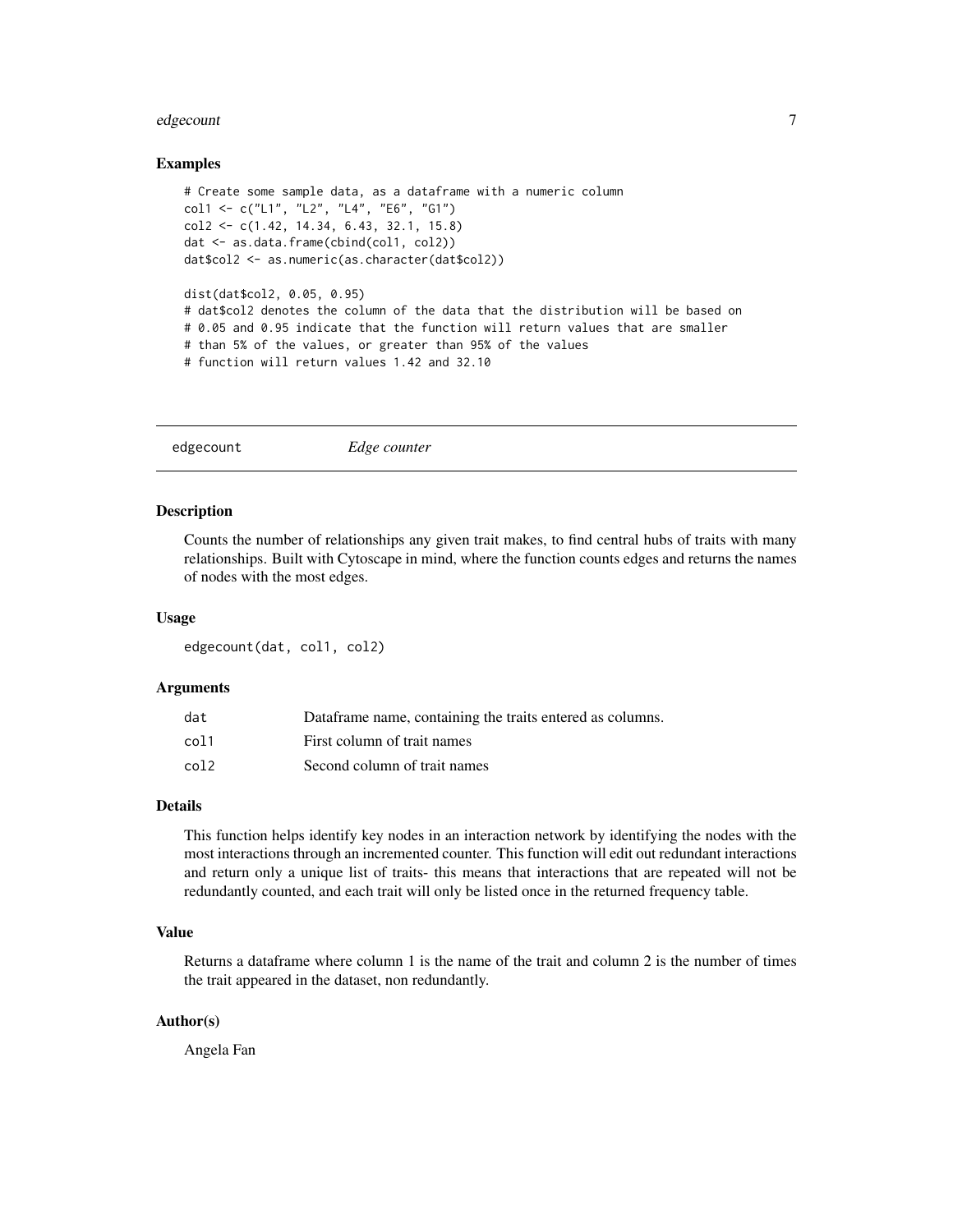#### <span id="page-7-0"></span>References

http://www.cytoscape.org/

Krouk G, Mirowski P, LeCun Y, Shasha DE, Coruzzi GM (2010) Predictive network modeling of the high-resolution dynamic plant transcriptome in response to nitrate. Genome Biol 11(12):R123.

#### Examples

```
# Create a sample dataset
Interaction1 <- c("L1", "L2", "L3", "L4", "L19", "R7", "L2")
Interaction2 <- c("L1", "L9", "R1", "R2", "R7", "L4", "R10")
dat <- as.data.frame(cbind(Interaction1, Interaction2))
edgecount(dat, Interaction1, Interaction2)
# dat denotes the name of the data frame
# Interaction1 and Interaction2 denote the column names of the dataframe that contain the
# traits whose interactions you want to count
# function returns a list of unique traits and their frequency of appearance
# Example: L1 only appears once, so it is L1 1
# L4 appears twice, so it is L4 2
```
edgecutoff *Identifies Hubs*

#### Description

Provides a list of traits with the most edges, identified as traits whose values are one standard deviation greater than the mean. If outliers exist, the function uses the interquartile range and median instead. Built with Cytoscape in mind, so returns the list of nodes with the most edges.

#### Usage

```
edgecutoff(dat, col)
```
#### Arguments

| dat | Dataset name                                                                                                                                                                                                    |
|-----|-----------------------------------------------------------------------------------------------------------------------------------------------------------------------------------------------------------------|
| col | Column name in the dataset that contains the edge counts. Edge counts can be<br>generated by running the edge count function first, and providing the edge count<br>function's output as input into edgecutoff. |

### Details

This function helps to determine which traits or genes could potentially be hubs in an interaction network.

Run edgecount first to generate the edge counts. This function uses boxplot to check for outliers and will generate a boxplot of edgecount data.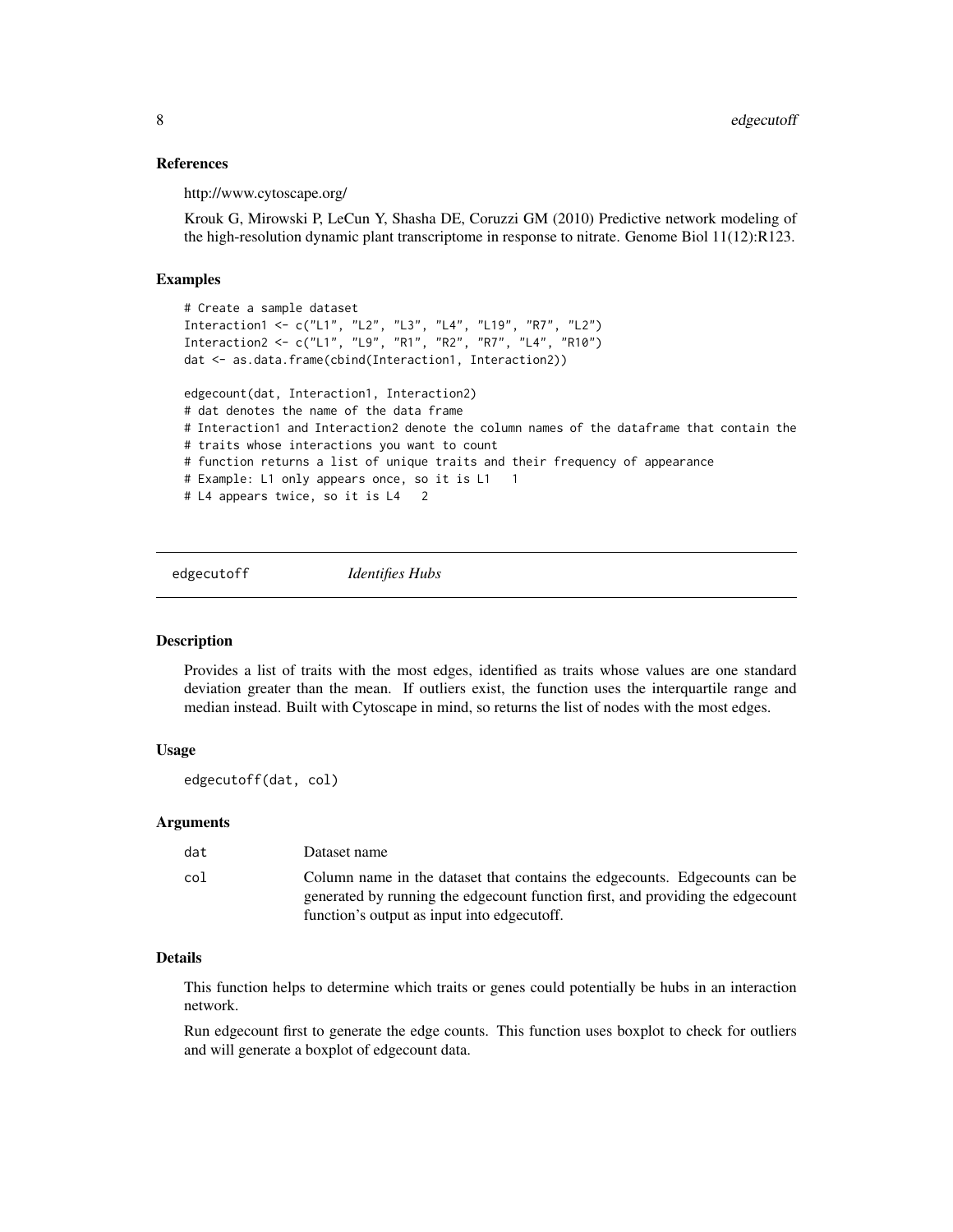#### <span id="page-8-0"></span>syncheck 9

#### Value

Returns a boxplot of the edgecounts, which will be displayed in the R graphics window. Also returns a dataframe that can be exported. Column 1 is the name of the trait, with the header "Var" for variable, and column 2 is the trait's frequency, with the header "Freq."

#### Author(s)

Angela Fan

#### References

http://www.cytoscape.org/

Krouk G, Mirowski P, LeCun Y, Shasha DE, Coruzzi GM (2010) Predictive network modeling of the high-resolution dynamic plant transcriptome in response to nitrate. Genome Biol 11(12):R123.

### Examples

```
# Create some sample data
traits <- c("Trait1", "Trait2", "Trait3", "Trait4", "Trait5")
edgecount <- c(5, 6, 7, 4, 23)
example <- cbind(traits, edgecount)
edgecutoff(example, edgecount)
# example denotes the data
# edgecount denotes the column of the data that you want to cutoff at
# returns Trait5 23 and a boxplot of the data into the graphics window
```
syncheck *Identifies Base Pair Change*

#### Description

Checks against user-inputted data to see if the SNP causes a basepair change.

#### Usage

```
syncheck(dat, chrom, pos, col1, col2)
```
#### Arguments

| dat   | Dataset name of the data of chromosome number, SNP position, and base infor-<br>mation. |
|-------|-----------------------------------------------------------------------------------------|
| chrom | Chromosome number you would like to check, corresponding to the SNP posi-<br>tion.      |
| pos   | SNP position you would like to check, corresponding to the chromosome num-<br>ber.      |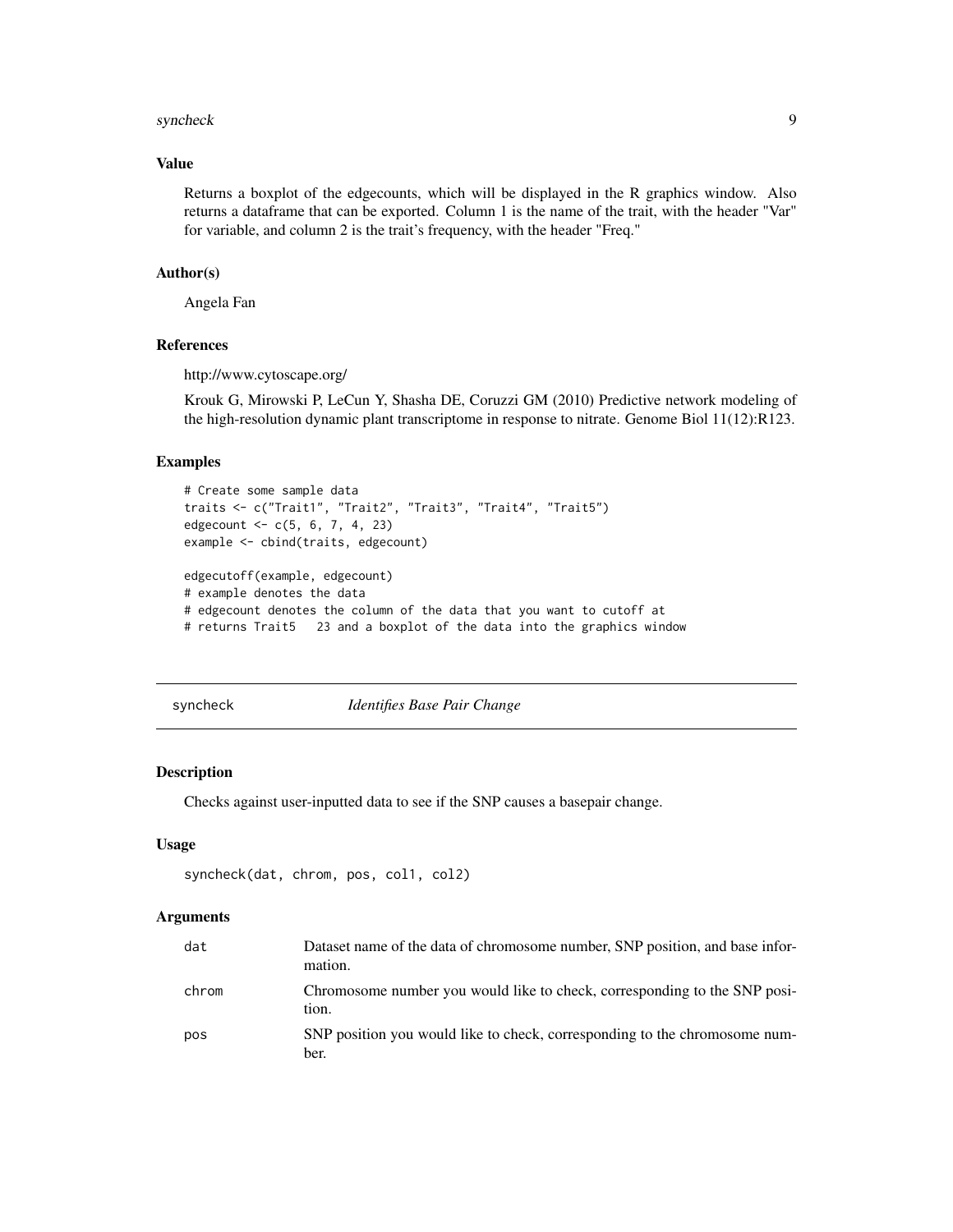10 syncheck

| col1  | Name of the column of the dataset that holds the chromosome number informa-<br>tion. |
|-------|--------------------------------------------------------------------------------------|
| col 2 | Name of the column of the dataset that holds the SNP position information.           |

#### Details

This function requires SNP basepair change information that is normally retrieved from the web. This data can also be read into R as a dataframe, but must be read in with a header, as the column names are used as arguments for this function. The information returned from this function can be used to check if the basepair change at that SNP position leads to an amino acid change (synonymous or nonsynonymous) using TAIR and Expasy.

#### Value

Returns the row of the user-inputted data containing the SNP basepair information of the SNP position on the specificed chromosome.

#### Author(s)

Angela Fan

#### References

Atwell S, et al. (2010) Genome-wide association study of 107 phenotypes in Arabidopsis thaliana inbred lines. Nature 465(7298):627-631.

#### See Also

candpull, to identify SNP positions of interest

#### Examples

```
# Create sample dataset
chromosome <-c(1, 1, 1, 2, 5)position <- c(1432, 1542, 6834, 4642, 6435)
bp1 <- c("A", "G", "A", "T", "C")
bp2 <- c("A", "G", "T", "T", "G")
bp3 <- c("A", "C", "A", "G", "C")
bp4 <- c("A", "G", "A", "G", "C")
bp5 <- c("C", "G", "T", "G", "G")
snplist <- cbind(chromosome, position, bp1, bp2, bp3, bp4, bp5)
syncheck(snplist, 1, 6834, chromosome, position)
# snplist is the name of the dataset
# 1 and 6834 represent user query for a SNP hit on that chromosome and at that position
# chromosome and position are the names of the dataset columns that hold the information
# of chromosome and position.
# function returns the information that on chromosome 1, position 6834, the pattern is
# "A" "T" "A" "A" "T"
```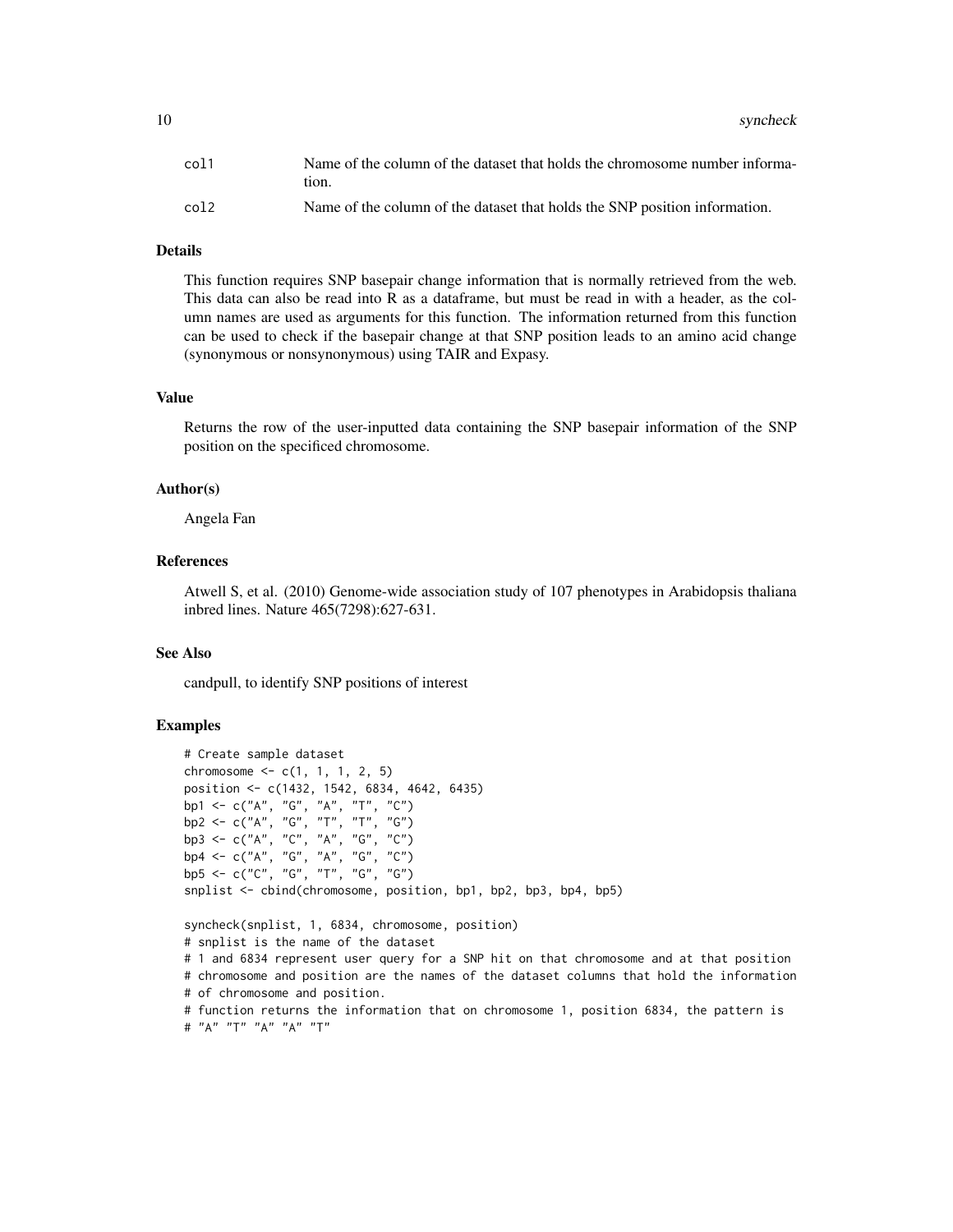<span id="page-10-0"></span>

#### Description

Calculates all simple combinations of traits (addition, subtraction, multiplication, division) and outputs the values

#### Usage

traitcombos(dat, ID)

#### **Arguments**

| dat | Dataframe name, containing traits in each column. Trait names must be inputted<br>as a header of the dataframe. |
|-----|-----------------------------------------------------------------------------------------------------------------|
| ΙD  | Name of the ID column of the dataframe.                                                                         |

#### Details

ID name must be inputted in quotes, as in "id." Trait combinations are found using the expand.grid function.

#### Value

Returns a dataframe that includes the original dataframe, but has the trait combinations entered in columns after the original dataframe ends. The combination is specified as a header of the column, and the values are inputted into the columns corresponding to the rows by ID.

#### Author(s)

Angela Fan

#### References

Manolio TA, et al. (2009) Finding the missing heritability of complex diseases. Nature 461(747).

#### Examples

```
# Create a sample dataset
ids \leq c(1, 2, 3, 4, 5)Trait1 <- c(23, 43, 46, 74, 42)
Trait2 < -c(32, 56, 72, 56, 97)Trait3 <- c(42, 54, 77, 92, 40)
dat <- as.data.frame(cbind(ids, Trait1, Trait2, Trait3))
traitcombos(dat, "ids")
# dat denotes the name of the dataframe
# ids is the name of the ID column
```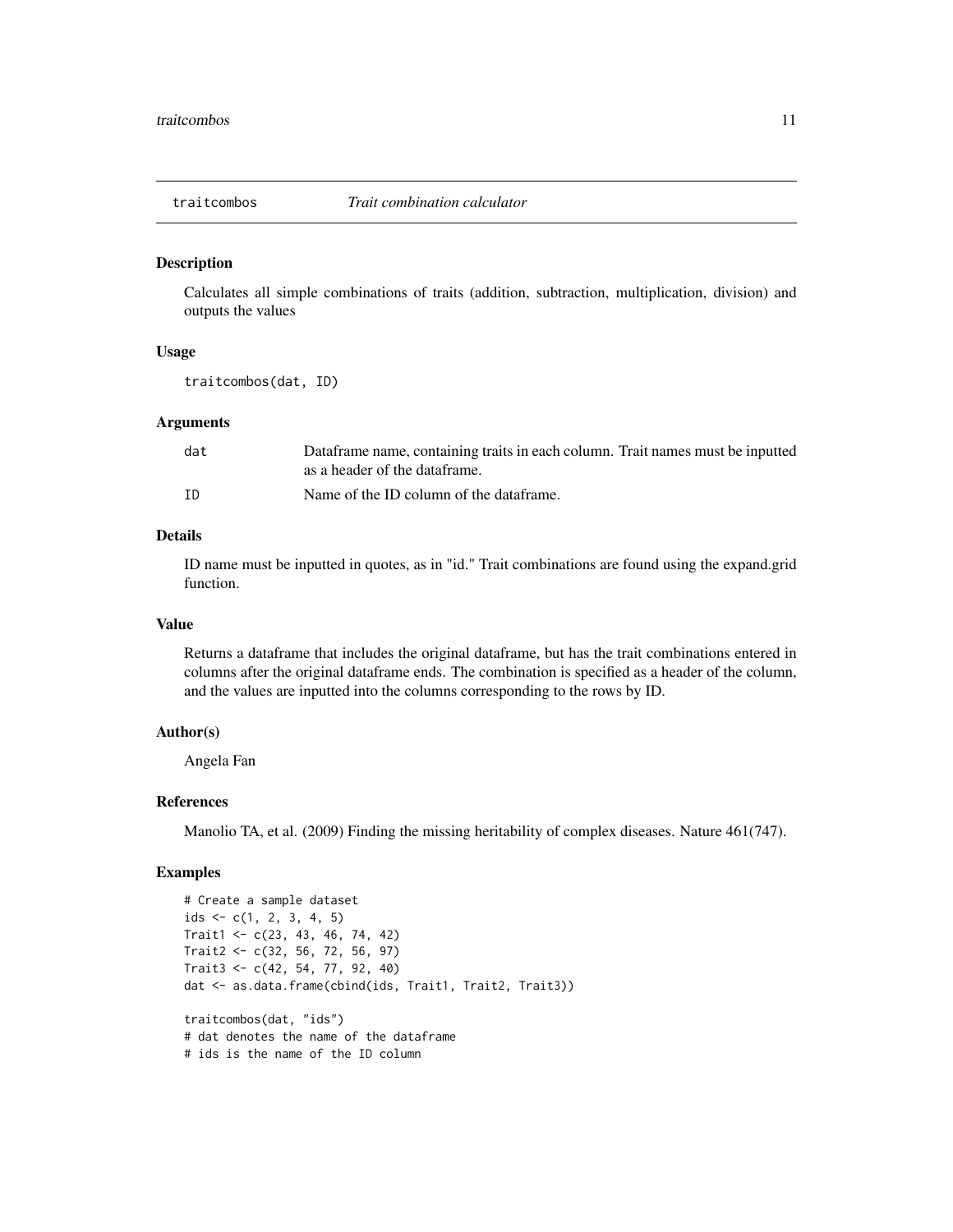# function returns dataset with additional columns added, where the column names

# are the trait combinations and the column values are the appropriate trait calculations